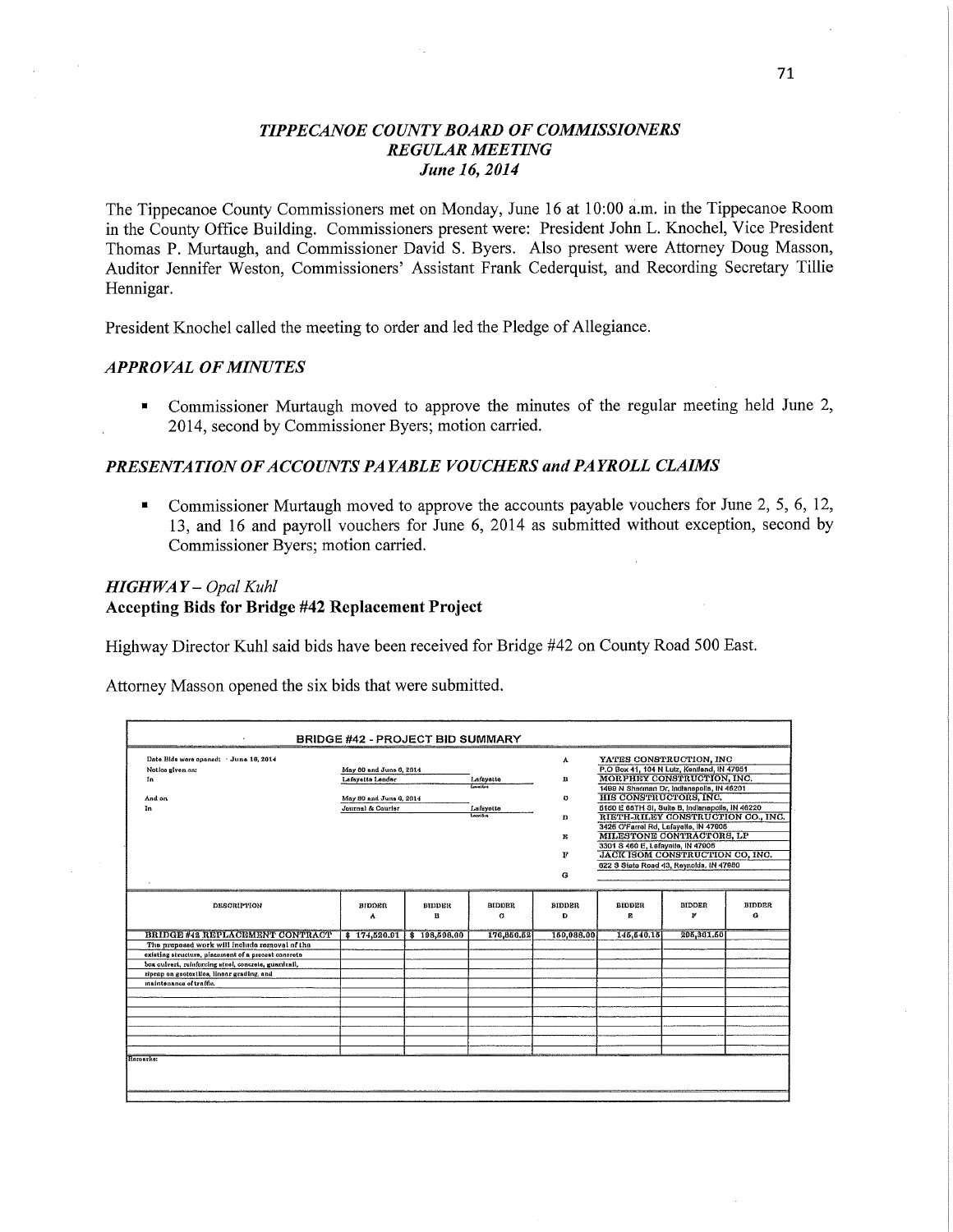**I** Commissioner Murtaugh moved to take the bids under advisement, second by Commissioner Byers; motion carried.

### **Change Order** #8, **Cumberland Road Project from** DJ **McQuestion &** Sons

Director Kuhl presented Change Order #8 for the Cumberland Road Project in the amount of \$6,723.05, bringing the total contract to \$4,650,458.29. The change order is for additional lime stabilization necessary for the project. The project is complete and there will be one more change order to balance the quantities.

. Commissioner Murtaugh moved to approve Change Order #8 for the Cumberland Road project as presented, second by Commissioner Byers; motion carried.

## **Permit** to Close or **Block**

Director Kuhl presented an application request to close a block for a block party on July  $4<sup>th</sup>$  from 4:00 pm. until 10:00 pm. It closes North Commodores Lane in Rainybrook Subdivision.

Commissioner Murtaugh moved to approve the Permit to Close or Block a Road on July 4<sup>th</sup>, 2014 for North Commodores Lane from Warfside Parkway to Flagship Lane as presented, second by Commissioner Byers; motion carried.

#### Continuation **Certificate** for **Frontier North, Inc.** in the **amount** of **\$5,000**

Director Kuhl presented a Continuation Certificate for Frontier North in the amount of \$5,000 to do work in the public right-of-way.

**I** Commissioner Murtaugh moved to approve the Continuation Certificate for Frontier North as presented, second by Commissioner Byers; motion carried.

#### *AREA PLAN* **—** *Sallie F ahey*

**Subdivision Variance—RE0063—Meadowgate Estates** Subdivision, Section **4 (Rural Estate-Preliminary Plat: A** variance to permit a cul-de-sac length of 1,020 feet for the new rural estate road off of Shooting Star Lane, instead of the 800 feet maximum (USO 5.3-2-a)

Area Plan Director Fahey said the request is to lengthen the proposed cul-de-sac of Section 4 of Meadowgate Estates Subdivision. Two aerial photos were presented to the Commissioners of the development under consideration for a subdivision. The request is to have the cul-de-sac length be 1020 feet instead of the maximum 800 feet. Area Plan staff does not see that the request would present any problems. The Commissioner's vote will be a recommendation to the Plan Commission when voting on the variance and the subdivision.

**In Commissioner Murtaugh moved to approve the subdivision variance RE0063 for Meadowgate** Estates Subdivision as presented, second by Commissioner Byers; motion carried.

### *GRANTS* — *Laurie Wilson*  **Permission** to **Apply** for **Grant:**

Grant Facilitator Wilson requested permission to apply for a grant for CASA in the amount of \$22,768 from the Indiana Criminal Justice Institute (ICJI). The grant is a continuation for salary and benefits for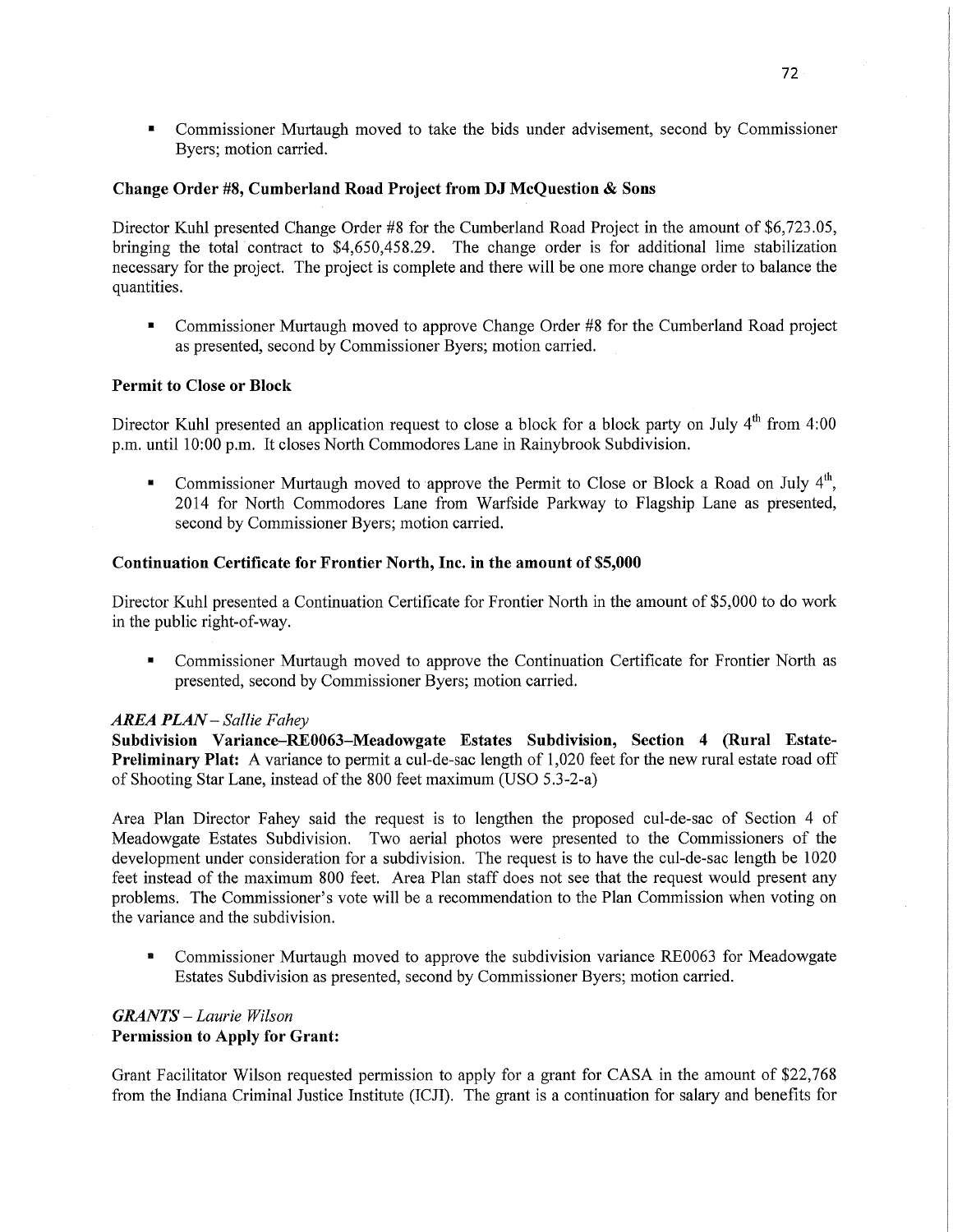the **CASA** program. There is a cash match of \$1,092 for travel and in—kind match of \$4,600; the same as last year.

**I** Commissioner Murtaugh moved 'to approve permission to apply for <sup>a</sup>grant for CASA in the amount of \$22, 768 from ICJI as presented, second by Commissioner Byers; motion carried.

# *HUMAN RESOURCES* **—** *Shirley Mennen*  **Castlight Agreement**

President Knochel said the Castlight Agreement has been withdrawn from the agenda.

## *APPOINTMENT* OF *MAINTENANCE DIRECTOR*

President Knochel announced that Maintenance Director Mike Haan would be stepping down but remains on the Maintenance staff. Tony Dildine has been the Jail Maintenance Director for 16 years and will replace Mike Haan effective next week. Tony thanked the Commissioners for the opportunity. Tony thanked the Commissioners for the opportunity. Commissioner Murtaugh thanked Mike for the great job he has done.

**I** Commissioner Byers moved to approve the appointment of Tony Dildine as the new Maintenance Director, second by Commissioner Murtaugh; motion carried.

*AGREEMENT WITH D.A. DODD* FOR *H* VAC *PREVENTATIVE MAINTENANCE* (Courthouse, County Office Building, and Sheriff's Department)

Commissioners' Assistant Cederquist said the agreement is a renewal for the HVAC preventative maintenance of the Courthouse, the County Office Building, and the Sheriff's Department. The cost is \$31,930 per year and split between the Sheriff's Department and the Maintenance Department.

. Commissioner Murtaugh moved to approve the agreement **with** BA. Dodd for HVAC preventative maintenance as presented, second by Commissioner Byers; motion carried.

## NEW **BUSINESS**

President Knochel said the Commissioners were asked to approve an Ordinance. Attorney Masson read ORDINANCE 2014-08-CM in full.

# **ORDINANCE** NO. **2014-10** *9* -CM **AMENDING** TIPPECANOE COUNTY CODE ADDING NEW CHAPTER 162 **PROHIBITION** OF **QUARRIES** IN **RESIDENTIAL AREAS**

BE IT **ORDAINED** by the Board of Commissioners of Tippecanoe County, Indiana, that the Tippecanoe County Code be amended to add a new Chapter 162 reading as follows: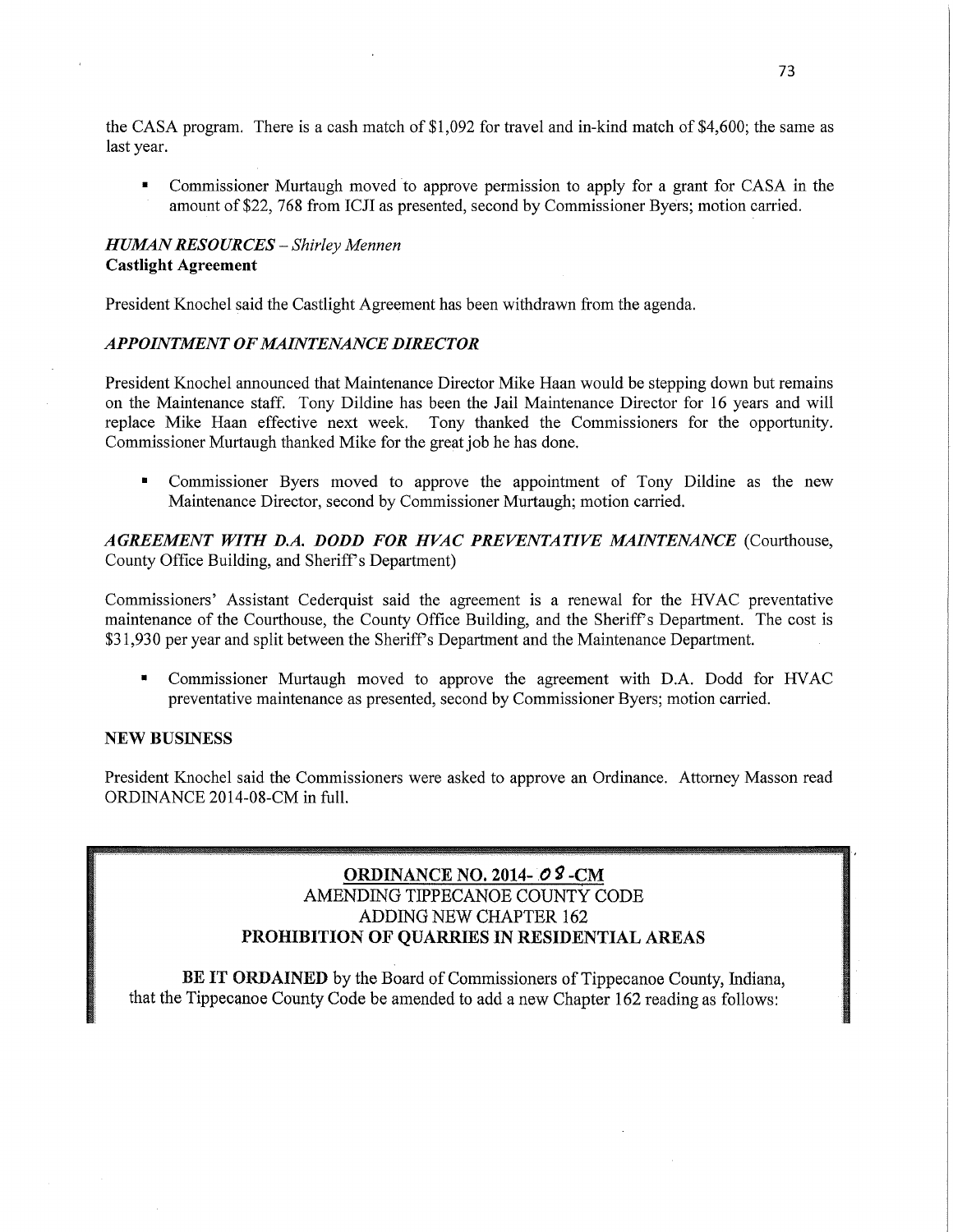## **PROHIBITION** 0F **QUARRIES** IN **RESIDENTIAL AREAS**

## § **162.01 TITLE.** *'*

**This** Chapter shall be known as "Prohibition of Quarries in Residential Areas"

# **§ 162.02** PURPOSE.

Whereas, quarrying and the **processing** of mineral resources should **give** due regard to (I) the protection of the **health,** safety and general welfare of the people, (2) the prevention of stream **pollution,** water, air and land pollution; and (3) the prevention of negative impact to the County's water supply and other injurious effects to persons, property, and natural resources; and

Whereas, the Board of Commissioners **finds** that, for the **protection** of the public **health,**  safety and welfare of the **citizens** of Tippecanoe County and to mitigate the negative **impacts** of quarrying on those citizens who reside adjacent to or near **such** operations, it is reasonable and necessary to regulate quarrying as provided in **this** Ordinance.

# § **162.03 APPLICABILITY**

A. The **provisions** of this Chapter govern the **construction** and operation of quarries in **Tippecanoe** County.

B. As used in **this** Chapter, "quarry" refers to a site where the area on or beneath land is used in activity related to the extraction; removal, or recovery of dimension **stone** or crushed and broken granite, crushed and broken limestone, or other crushed and broken stone from natural deposits and **includes** those activities classified under Standard Industrial Classification (SIC) codes 1411, 1422, 1423, and **1429.** The **term** does not refer to **such** activity where limited to the extraction, removal, or recovery of sand or gravel.

C. A person is **prohibited** from **constructing, operating,** or **locating** <sup>a</sup>quarry in Tippecanoe County after June 16, 2014 without having fully **complied with** the provisions of **this**  Chapter.

D. This Chapter is intended to supplement regulations imposed by other legal **authority. Nothing** in **this** Chapter is **intended** to preempt **other** applicable federal, state and local laws and regulations. Nor is anything **intended** to interfere with, abrogate, or annul any **other**  ordinance, rule, or regulation, statute or other provision of **law.** In the event that any provision of **these** regulations imposes **restrictions** different from any other ordinance, rule, regulation, statute, or provision of law, the provisions **that** are more restrictive or that imposes **higher** standards shall govern.

# **§ 162.04 QUARRIES PROHIBITED** IN **RESIDENTIAL AREAS**

A. A person shall not construct or operate a quarry in the County if one hundred (100) or more residential homes are located within a two (2) mile radius of the quarry. **This** provision shall not apply to quarries in operation prior to June 16, 2014.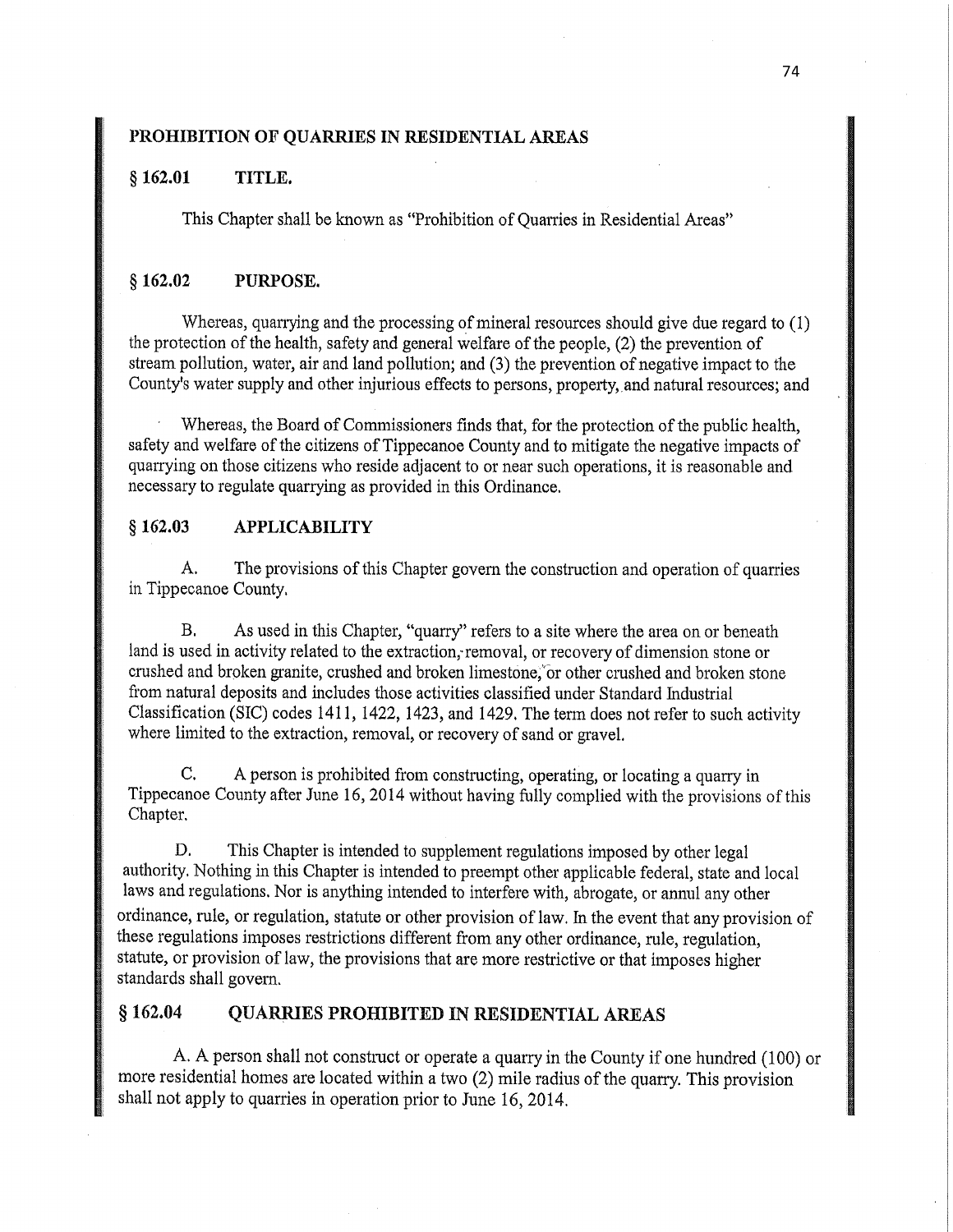B. If a quarry complied with subsection (A) when construction on the quarry began, construction and operations may continue even if additional residential homes are subsequently added within the two (2) mile radius. However, if construction or operation ceases for one (1) year or more, **then** construction or operation may not resume unless the quarry **complies** with the requirements of subsection **(A).** 

C. Prior to beginning construction of <sup>a</sup>quarry or resuming **construction** or operation of <sup>a</sup> quarry, the person intending to **construct** or operate **<sup>a</sup>**quarry shall file a **certification** with the Board of Commissioners **indicating** that the construction does not violate subsection (A).

D. For purposes of subsection(B), the date construction begins shall be regarded as the later of: 1) the date actual substantial work begins on **constructing** the quarry; or 2) the date a certification is filed under **subsection** (C).

# § **162.05 STOP** ORDER AND **INJUNCTIVE RELIEF.**

A. Whenever work is being done contrary to the provisions of this Chapter, the Board of Commissioners may order the work stopped by **notice** in **writing,** served on any person engaged in the doing or causing **such** work to be done, and any **such** persons **shall forthwith** stop such work until authorized by the Board of Commissioners to proceed **with** the work. All persons aggrieved by a stop order issued by the Board of **Commissioners** under **this subsection shall** have the **right** to have the order reviewed by the Board. The petition for review must be filed **within** 30 days of the order. Any decision of the Board of County Commissioners pursuant to such a review **petition** may be appealed in accordance with IC 32-2-2-27.

B. A person with an interest in real property within **a** two mile radius of the quarry may apply to the Circuit or a Superior Court of Tippecanoe County for injunctive relief under this Chapter. The Board of Commissioners may also apply for **injunctive** relief. Injunctive relief may be pursued under **this** subsection regardless of whether a stop order has been issued under subsection **(A).** 

# **§ 162.06 VIOLATIONS.**

It shall be unlawful for any person, firm or **corporation,** whether as **owner,** lessee, sublessee, or occupant, to **construct** or operate a quarry or cause or **permit** the same to be done, contrary to or in Violation of the provisions of this Chapter.

### **§ 162.07 PENALTY**

In addition to the availability of injunctive relief, a person who **violates this** Chapter shall be subject to a fine not exceeding \$2, **500.** A separate offense **shall** be deemed committed upon each day during which **a** violation **occurs** or continues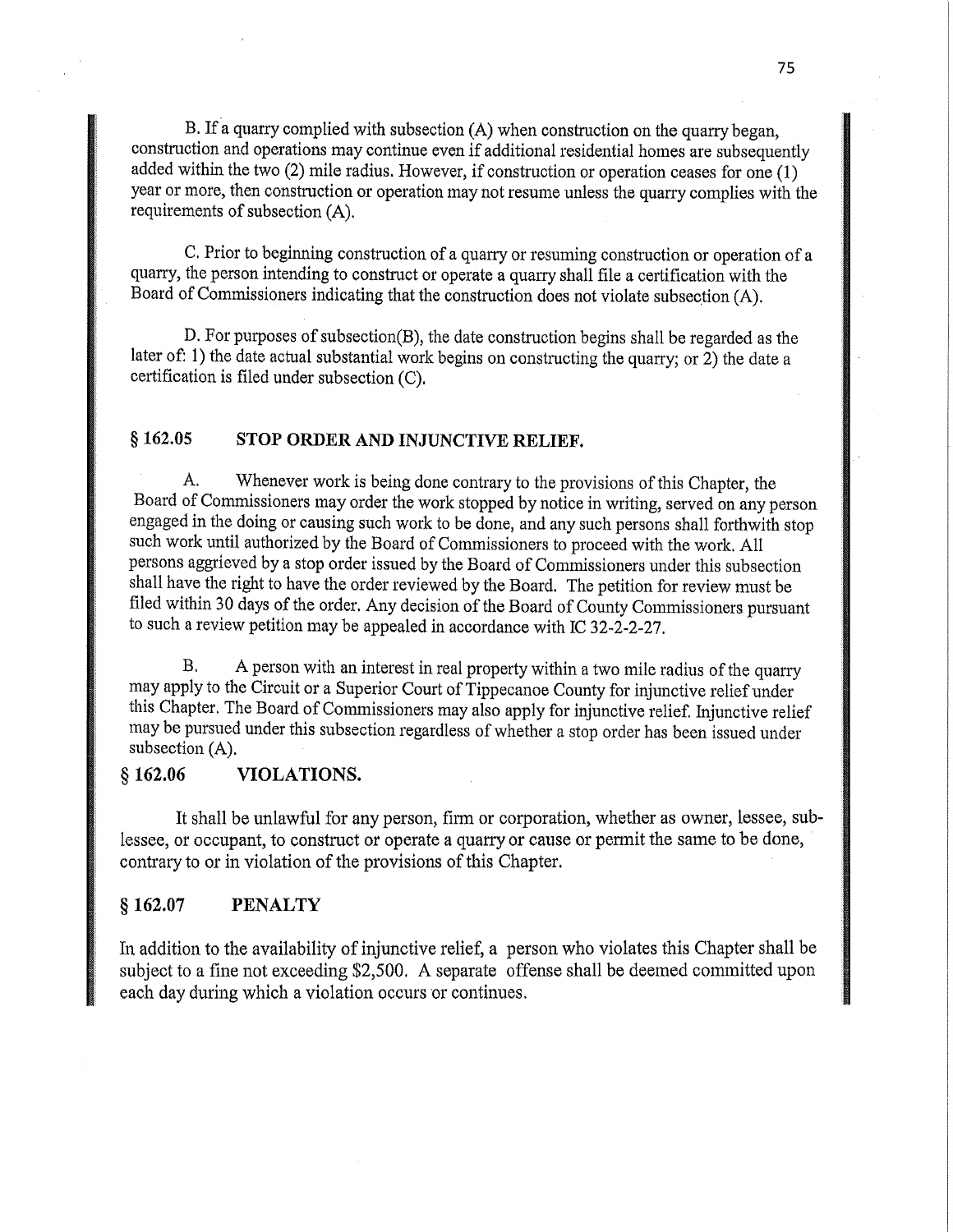# **§ 162.08 SEVERABILITY**

The provisions of this ordinance are severable, and the invalidity of any section, subdivision, paragraph, or other part of **this** ordinance shall not affect the validity or effectiveness of the remainder of the ordinance.

**This** Ordinance shall be in full force and effect immediately upon its passage and signing except that, in addition, any provisions deemed to be a penalty or forfeiture under IC 36-2-4-8(b) **shall** be subsequently and independently in full force and effect following publication as required bylaw.

**ICOMMISSIONER Murtaugh moved to hear Ordinance 2014-08-CM, second by Commissioner** Byers.

President Knochel invited public comment opposed to the Ordinance. There were none. ~

President Knochel invited public comment in favor of the Ordinance.

**Nate Hofmann – 7701 Rolling Hill Dr, Lafayette – Mr. Hoffman asked for approval to exceed the three** minute time limit as his presentation will take approximately ten minutes. President Knochel gave his approval. Mr. Hoffman thanked the Commissioners for their time and listening to the citizens of Tippecanoe County.

He provided a PowerPoint presentation showing what the proposed quarry property looks like today versus what it could look like if the quarry becomes reality. There are 153 residential homes within one mile of the proposed quarry property; totaling approximately 400 people. Local residents have gone door-to- door to interview the 153 residents, 120 surveys have been collected; six declined to participate. Of the 120 collected, all were opposed to the quarry. The four major issues of concern were: 1) water related; 2) safety; 3) health; and 4) economic.

Mr. Hoffman continued to say the residents of Americus are requesting <sup>a</sup>measure of protection for residential homeowners be reinstated as it used to be in Tippecanoe County. They are requesting a buffer zone with no mineral extraction operations permitted within a two mile circle containing 100 residences or more. These numbers do not prohibit quarrying but allows quarrying in the more sparsely populated or primarily agrarian areas of the county.

In conclusion, Mr. Hoffman stated that no industry should have the right to operate at the expense of those who call the area home *—* either in dollars, health, or safety. "Our hope is the Commissioners will help the people of Americus protect the community we have worked so hard to build."

President Knochel invited additional public comment from those in favor of the Ordinance. There were none.

Commissioner Byers asked APC Director Fahey if a county-Wide map was acquired to see how'regulated it would be throughout the county if the Ordinance passes. Director Fahey said that had not been done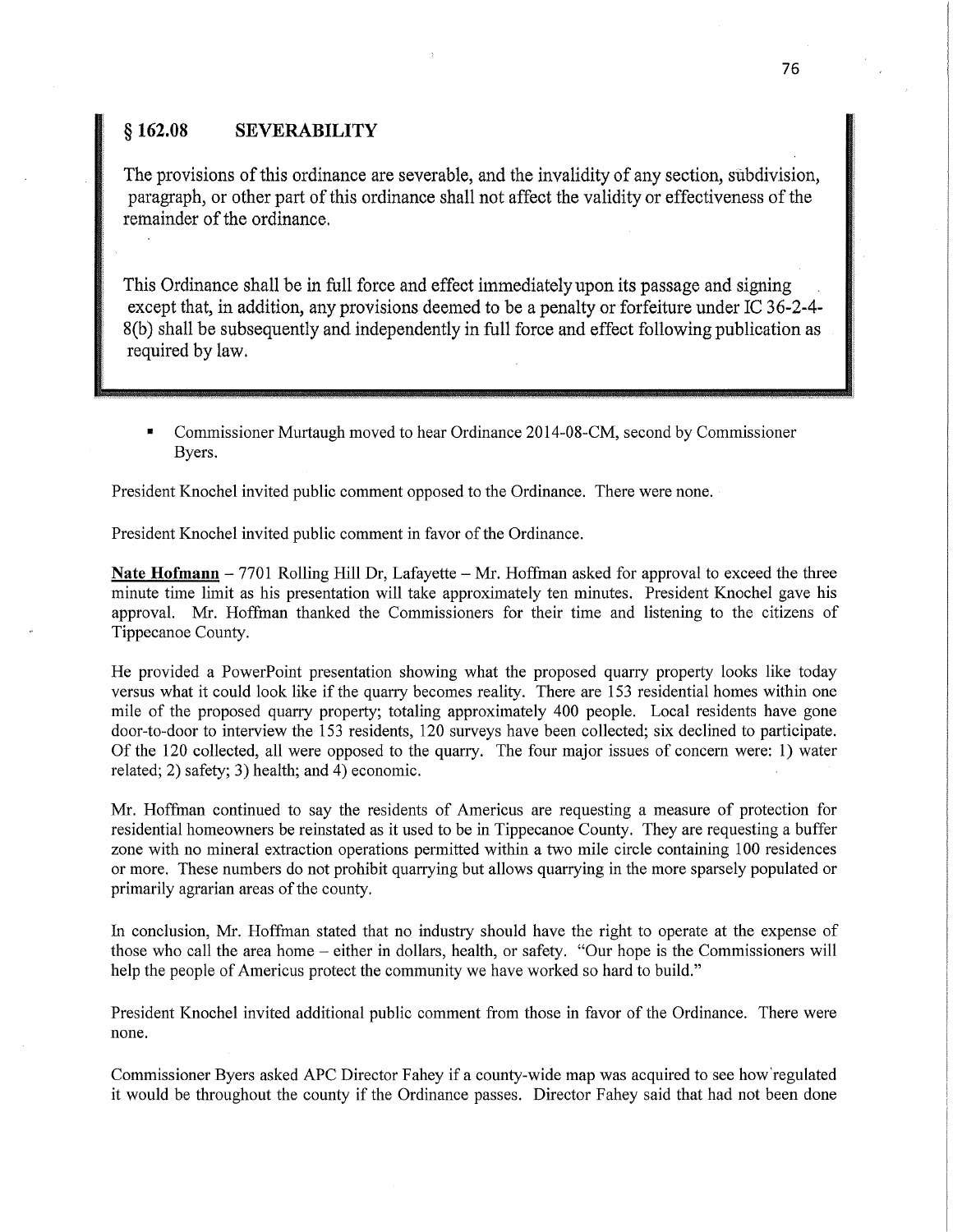but she will produce one. Commissioner Byers said if the ordinance passes on first reading as is and the maps are available by the next meeting, the buffer could be changed. Attorney Masson said the ordinance could be modified at the second reading. President Knochel asked for clarification on the PowerPoint map showing the location of homes.

Allen **Hofmann —** 4740 Masons Ridge Rd, Lafayette **—** Mr. Hofmann provided an explanation of the homes in respect to the quarry location on a map presented to the Commissioners, stating that everything on the map is within a two mile radius of the quarry. Mr. Hofmann also presented a GIS map (obtained from MITS) of an area on State Road 28 between Romney and Lafayette. The area was chosen because of the low population; there are 3 8 residents within the two mile radius. Other areas were not researched.

Commissioner Byers said he does not want it assumed that quarries are banned from the county. President Knochel asked to show the water table drawdown slide again and explain the distances. Slide number 5 was redisplayed and Mr. Hofmann said Sugar Creek is approximately two miles from the road and the drawdown is at four feet; the closer you get, the worse it draws down. The homes in Americus have wells that are  $20 - 30$  feet deep.

Attorney Masson said the current reading makes a distinction between sand and aggregate, which are permitted, and stone quarrying, which would not be. Mr. Hofmann said there are 12 or 13 aggregate dealerships in operation in the county. Aggregate dealerships don't come with dewatering plans, blasting, or the ramifications a stone quarry would bring. They do not have the environmental or residential impact.

Commissioner Murtaugh thanked Nate and Allen Hofmann and their group for the constructive and civil discussions over the past year; the input and dialog is appreciated.

Auditor Weston recorded the vote.

 $\epsilon = \rho = -\frac{1}{2}$ 

| <b>Byers</b> | Aye |
|--------------|-----|
| Knochel      | Aye |
| Murtaugh     | Aye |

Ordinance 2014-08-CM passed 3-0 on first reading.

The second reading for Ordinance 2014-08-CM will be on July  $7<sup>th</sup>$ , 2014.

Commissioner Byers said the July  $21<sup>st</sup>$  Commissioner's meeting conflicts with the GE ground breaking.

**I** Commissioner Murtaugh moved to change the date of the July meeting to Tuesday, July 22 at 10:00 am. in the Tippecanoe Room, second by Commissioner Byers; motion carried.

#### *UNFINISHED B USINESS*

In regards to the salary recommendation, Auditor Weston said she is working under the assumption **that**  the 3% goes on the market level of the pay grids. The State mandated positions such as Probation and Public Defender are not included in the 3%. Probation has a 2% increase on their chart but she has not looked **into** the Public Defender's chart.